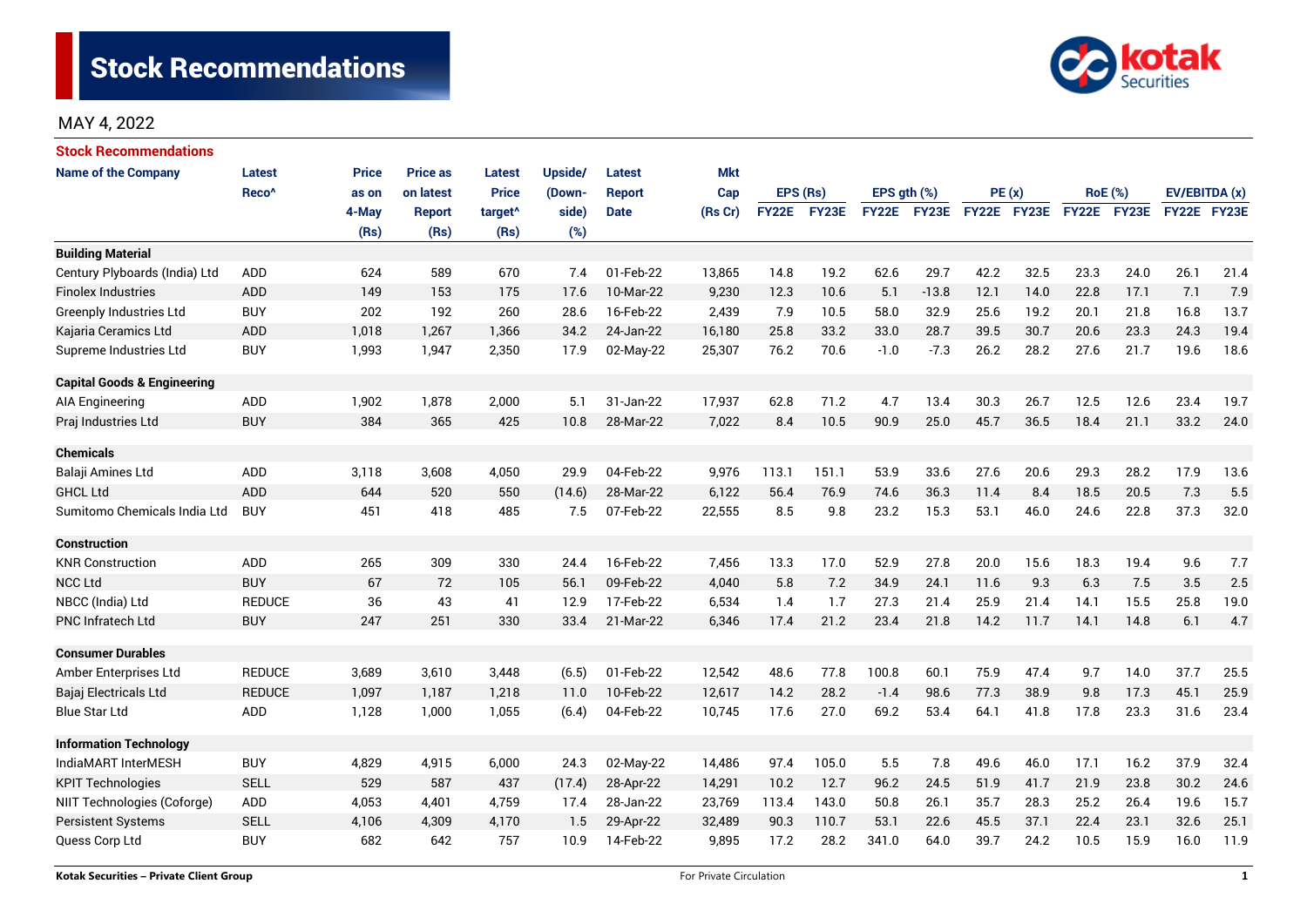

| <b>Stock Recommendations</b>       |                   |              |                 |                     |         |               |         |              |          |              |             |             |       |             |                |             |               |
|------------------------------------|-------------------|--------------|-----------------|---------------------|---------|---------------|---------|--------------|----------|--------------|-------------|-------------|-------|-------------|----------------|-------------|---------------|
| <b>Name of the Company</b>         | Latest            | <b>Price</b> | <b>Price as</b> | Latest              | Upside/ | Latest        | Mkt     |              |          |              |             |             |       |             |                |             |               |
|                                    | Reco <sup>^</sup> | as on        | on latest       | <b>Price</b>        | (Down-  | <b>Report</b> | Cap     |              | EPS (Rs) |              | EPS ath (%) |             | PE(x) |             | <b>RoE</b> (%) |             | EV/EBITDA (x) |
|                                    |                   | 4-May        | <b>Report</b>   | target <sup>^</sup> | side)   | <b>Date</b>   | (Rs Cr) | <b>FY22E</b> | FY23E    | <b>FY22E</b> | FY23E       | FY22E FY23E |       | FY22E FY23E |                | FY22E FY23E |               |
|                                    |                   | (Rs)         | (Rs)            | (Rs)                | (%)     |               |         |              |          |              |             |             |       |             |                |             |               |
| <b>Metals &amp; Mining</b>         |                   |              |                 |                     |         |               |         |              |          |              |             |             |       |             |                |             |               |
| <b>MOIL Ltd</b>                    | <b>BUY</b>        | 175          | 170             | 215                 | 22.9    | 18-Feb-22     | 4,659   | 14.5         | 16.4     | 95.9         | 13.1        | 12.1        | 10.7  | 11.5        | 12.2           | 6.0         | 4.5           |
| APL Apollo Tubes Ltd               | <b>BUY</b>        | 979          | 820             | 980                 | 0.1     | 28-Jan-22     | 24,468  | 21.0         | 27.0     | $-27.6$      | 28.6        | 46.6        | 36.2  | 26.7        | 26.8           | 26.9        | 21.4          |
| Oil & Gas                          |                   |              |                 |                     |         |               |         |              |          |              |             |             |       |             |                |             |               |
| Chennai Petroleum Corp             | <b>BUY</b>        | 296          | 255             | 176                 | (40.5)  | 29-Apr-22     | 4,407   | 90.8         | 71.2     | 424.9        | $-21.6$     | 3.3         | 4.2   | 58.4        | 30.2           | 4.9         | 5.3           |
| <b>Gujarat Gas</b>                 | ADD               | 502          | 495             | 521                 | 3.7     | 04-May-22     | 34,555  | 14.2         | 17.8     | $-23.7$      | 25.4        | 35.4        | 28.2  | 18.4        | 20.2           | 21.1        | 16.8          |
| <b>MRPL</b>                        | ADD               | 79           | 47              | 50                  | (36.7)  | 31-Jan-22     | 13,841  | 1.2          | 6.8      | $-137.5$     | 466.7       | 65.8        | 11.6  | 4.7         | 23.8           | 16.0        | 10.5          |
| <b>Paints</b>                      |                   |              |                 |                     |         |               |         |              |          |              |             |             |       |             |                |             |               |
| Akzo Nobel India Ltd               | <b>BUY</b>        | 1,842        | 1,887           | 2,670               | 45.0    | 14-Feb-22     | 8,601   | 57.9         | 67.2     | 27.3         | 16.1        | 31.8        | 27.4  | 17.9        | 19.7           | 19.1        | 16.3          |
| <b>Pharmaceuticals</b>             |                   |              |                 |                     |         |               |         |              |          |              |             |             |       |             |                |             |               |
| <b>Suven Pharmaceuticals</b>       | <b>REDUCE</b>     | 579          | 561             | 550                 | (5.0)   | 17-Aug-21     | 14,698  | 16.9         | 21.1     | 19.0         | 24.9        | 34.2        | 27.4  | 27.6        | 26.5           | 26.8        | 21.0          |
| <b>Transportation</b>              |                   |              |                 |                     |         |               |         |              |          |              |             |             |       |             |                |             |               |
| Aegis Logistics Ltd                | <b>BUY</b>        | 210          | 216             | 310                 | 47.8    | 14-Feb-22     | 7,004   | 12.6         | 13.6     | 28.6         | 7.9         | 16.6        | 15.4  | 20.4        | 19.0           | 9.4         | 8.4           |
| <b>Allcargo Global Logistics</b>   | <b>BUY</b>        | 330          | 346             | 430                 | 30.5    | 15-Feb-22     | 8.106   | 27.7         | 31.3     | 246.3        | 13.0        | 11.9        | 10.5  | 21.2        | 20.1           | 6.3         | 5.3           |
| <b>Blue Dart Express</b>           | <b>BUY</b>        | 6,900        | 6,926           | 7,975               | 15.6    | 01-Feb-22     | 16,422  | 115.0        | 134.0    | 98.3         | 16.5        | 60.0        | 51.5  | 36.2        | 33.3           | 17.2        | 14.9          |
| <b>VRL Logistics Ltd</b>           | <b>BUY</b>        | 568          | 499             | 625                 | 10.0    | 04-Feb-22     | 5,183   | 11.3         | 18.3     | 117.3        | 61.9        | 50.3        | 31.1  | 14.3        | 21.6           | 16.0        | 12.1          |
| <b>Others</b>                      |                   |              |                 |                     |         |               |         |              |          |              |             |             |       |             |                |             |               |
| Bata India Ltd                     | <b>BUY</b>        | 1,904        | 1,895           | 2,380               | 25.0    | 10-Feb-22     | 24,564  | 27.0         | 36.6     | $-509.1$     | 35.6        | 70.5        | 52.0  | 16.3        | 19.4           | 34.6        | 27.6          |
| <b>Central Depository Services</b> | <b>REDUCE</b>     | 1.282        | 1.510           | 1,505               | 17.4    | 10-Feb-22     | 13.461  | 29.9         | 34.8     | 55.7         | 16.4        | 42.9        | 36.8  | 28.5        | 26.6           | 33.8        | 28.9          |
| EPL Ltd                            | ADD               | 167          | 187             | 205                 | 23.1    | 10-Feb-22     | 5,246   | 7.1          | 8.6      | $-6.6$       | 21.1        | 23.5        | 19.4  | 12.1        | 13.2           | 9.1         | 7.5           |
| JK Paper Ltd                       | ADD               | 348          | 315             | 340                 | (2.2)   | 22-Mar-22     | 6,186   | 35.0         | 51.2     | 146.5        | 46.3        | 9.9         | 6.8   | 19.6        | 23.1           | 6.2         | 4.6           |
| Radico Khaitan Ltd                 | <b>REDUCE</b>     | 853          | 903             | 890                 | 4.4     | 08-Apr-22     | 11,341  | 20.6         | 24.5     | 1.5          | 18.9        | 41.4        | 34.8  | 14.6        | 15.2           | 26.3        | 23.4          |
| <b>VIP Industries Ltd</b>          | <b>REDUCE</b>     | 664          | 648             | 620                 | (6.6)   | 04-Feb-22     | 9,424   | 6.2          | 12.0     | $-187.3$     | 93.5        | 107.0       | 55.3  | 14.3        | 23.2           | 48.4        | 30.0          |
| Welspun Corp Ltd                   | <b>SELL</b>       | 199          | 173             | 120                 | (39.8)  | 14-Feb-22     | 5,280   | 11.9         | 9.2      | $-49.8$      | $-22.7$     | 16.7        | 21.7  | 7.8         | 5.9            | 7.1         | 7.9           |

*Source: Kotak Securities - Private Client Group*

All recommendations are with a 12 month perspective from the date of the report/update. Investors are requested to use their discretion while deciding the timing, quantity of investment as well as the exit.

NR NoRated. The investment rating and target price, if any, have been suspended temporarily. Such suspension is in compliance with applicable regulation(s) and/or Kotak Securities policies in circumstances when Kotak Secur

Or its affiliates is acting in an advisory capacity in a merger or strategic transaction involving this company and in certain other circumstances.

**NM Not meaningful**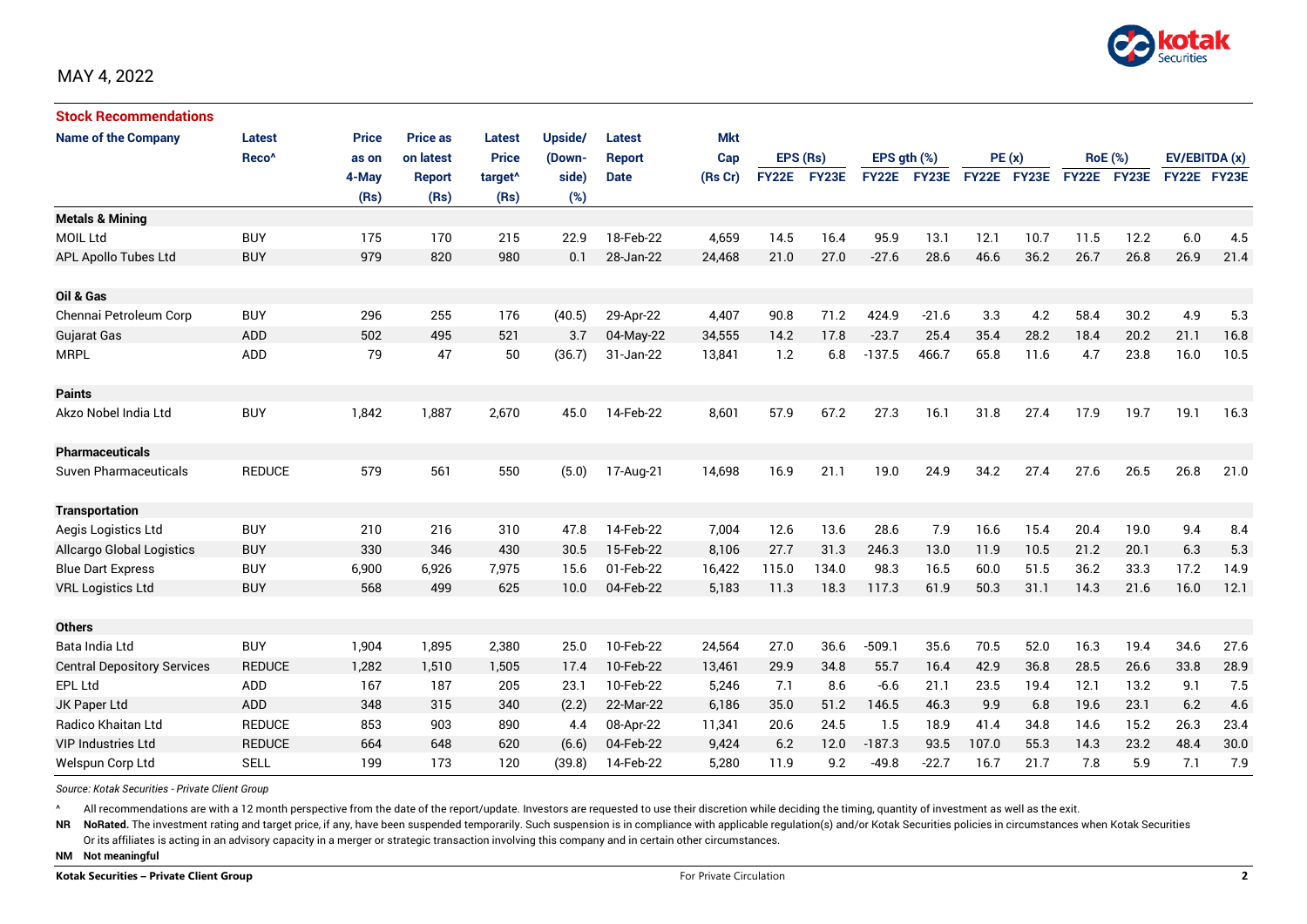

## MAY 4, 2022

# **RATING SCALE (PRIVATE CLIENT GROUP)**

#### **Definitions of ratings**

| <b>BUY</b>       | $\overline{\phantom{0}}$ | We expect the stock to deliver more than 15% returns over the next 12 months                                                                                                                                                                                                                                                                                                                                                     |
|------------------|--------------------------|----------------------------------------------------------------------------------------------------------------------------------------------------------------------------------------------------------------------------------------------------------------------------------------------------------------------------------------------------------------------------------------------------------------------------------|
| <b>ADD</b>       |                          | - We expect the stock to deliver $5\%$ - 15% returns over the next 12 months                                                                                                                                                                                                                                                                                                                                                     |
| <b>REDUCE</b>    | $-$                      | We expect the stock to deliver -5% - +5% returns over the next 12 months                                                                                                                                                                                                                                                                                                                                                         |
| <b>SELL</b>      |                          | - We expect the stock to deliver $\lt$ -5% returns over the next 12 months                                                                                                                                                                                                                                                                                                                                                       |
| <b>NR</b>        | $-$                      | Not Rated. Kotak Securities is not assigning any rating or price target to the stock.                                                                                                                                                                                                                                                                                                                                            |
|                  |                          | The report has been prepared for information purposes only.                                                                                                                                                                                                                                                                                                                                                                      |
| <b>SUBSCRIBE</b> | $\overline{\phantom{0}}$ | We advise investor to subscribe to the IPO.                                                                                                                                                                                                                                                                                                                                                                                      |
| <b>RS</b>        | $-$                      | Rating Suspended. Kotak Securities has suspended the investment rating and price target for this stock, either because there is not a sufficient fundamental basis for determining, or there<br>are legal, regulatory or policy constraints around publishing, an investment rating or target. The previous investment rating and price target, if any, are no longer in effect for this stock and<br>should not be relied upon. |
| <b>NA</b>        |                          | $-$ Not Available or Not Applicable. The information is not available for display or is not applicable                                                                                                                                                                                                                                                                                                                           |
| <b>NM</b>        | $-$                      | Not Meaningful. The information is not meaningful and is therefore excluded.                                                                                                                                                                                                                                                                                                                                                     |
| <b>NOTE</b>      | $-$                      | Our target prices are with a 12-month perspective. Returns stated in the rating scale are our internal benchmark.                                                                                                                                                                                                                                                                                                                |

# **FUNDAMENTAL RESEARCH TEAM (PRIVATE CLIENT GROUP)**

| <b>Shrikant Chouhan</b>                                                                                | <b>Arun Agarwal</b>                                                                                             | <b>Amit Agarwal, CFA</b>            | <b>Hemali Dhame</b>      |
|--------------------------------------------------------------------------------------------------------|-----------------------------------------------------------------------------------------------------------------|-------------------------------------|--------------------------|
| <b>Head of Research</b>                                                                                | Auto & Auto Ancillary                                                                                           | <b>Transportation, Paints, FMCG</b> | Banking & Finance        |
| shrikant.chouhan@kotak.com                                                                             | arun.agarwal@kotak.com                                                                                          | agarwal.amit@kotak.com              | Hemali.Dhame@kotak.com   |
| +91 22 6218 5408                                                                                       | +91 22 6218 6443                                                                                                | +91 22 6218 6439                    | +91 22 6218 6433         |
| <b>Jatin Damania</b>                                                                                   | Purvi Shah                                                                                                      | <b>Rini Mehta</b>                   | K. Kathirvelu            |
| Metals & Mining, Midcap                                                                                | Pharmaceuticals                                                                                                 | <b>Research Associate</b>           | <b>Support Executive</b> |
| jatin.damania@kotak.com                                                                                | purvi.shah@kotak.com                                                                                            | rini.mehta@kotak.com                | k.kathirvelu@kotak.com   |
| +91 22 6218 6440                                                                                       | +91 22 6218 6432                                                                                                | +91 80801 97299                     | +91 22 6218 6427         |
| <b>Sumit Pokharna</b><br>Oil and Gas, Information Tech<br>sumit.pokharna@kotak.com<br>+91 22 6218 6438 | Pankaj Kumar<br><b>Construction, Capital Goods &amp; Midcaps</b><br>pankajr.kumar@kotak.com<br>+91 22 6218 6434 |                                     |                          |

### **TECHNICAL RESEARCH TEAM (PRIVATE CLIENT GROUP)**

| <b>Shrikant Chouhan</b>    | <b>Amol Athawale</b>    |  |
|----------------------------|-------------------------|--|
| shrikant.chouhan@kotak.com | amol.athawale@kotak.com |  |
| +91 22 6218 5408           | +91 20 6620 3350        |  |
|                            |                         |  |

**Sayed Haider** Research Associate [sayed.haider@kotak.com](mailto:sayed.haider@kotak.com) +91 22 62185498

### **DERIVATIVES RESEARCH TEAM (PRIVATE CLIENT GROUP)**

+91 22 6218 5497 +91 33 6615 6273

**Sahaj Agrawal Prashanth Lalu Prasenjit Biswas, CMT, CFTe** [sahaj.agrawal@kotak.com](mailto:sahaj.agrawal@kotak.com) [prashanth.lalu@kotak.com](mailto:prashanth.lalu@kotak.com) [prasenjit.biswas@kotak.com](mailto:prasenjit.biswas@kotak.com)